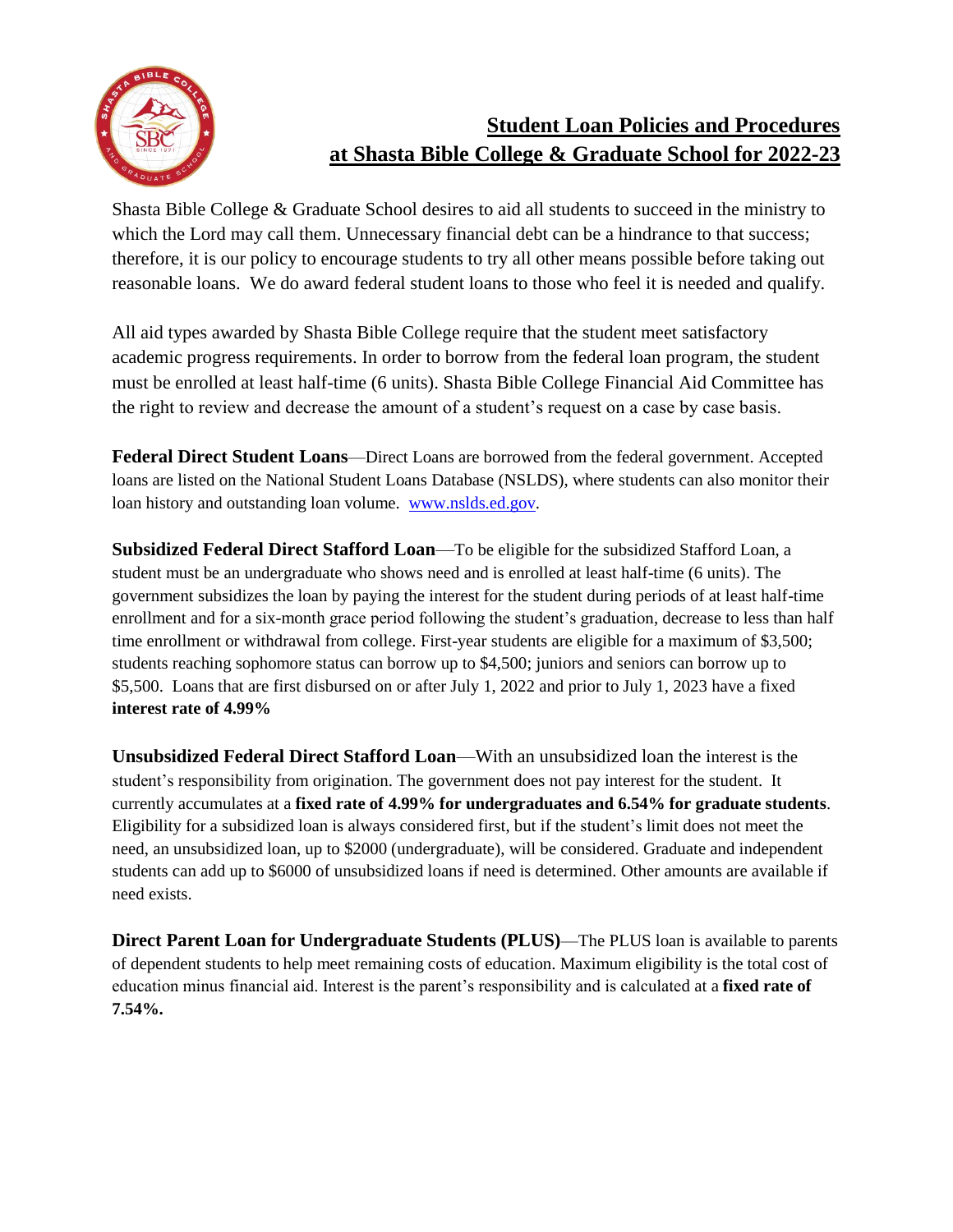## **SBC POLICIES and PROCEDURES**

- SBC participates in the Direct Loan Program. Student loans are borrowed from the federal government. SBC does not participate in any type of school sponsored student loan program or private loan program. Students are encouraged to use their eligibility with the federal government first because interest rates are low. All FSA programs are administered through the Financial Aid Office.
- All loans must be repaid by the borrower and should be taken with extreme caution and forethought. Failure to repay a loan will negatively affect the student for years.
- The student must meet satisfactory academic progress requirements. See the catalog for specifics of this requirement. In order to borrow from the federal loan program, the student must also be enrolled at least half-time (6 units).
- Eligibility is confirmed at the point of loan awarded and again prior to disbursement. Students who do not meet eligibility criteria will have loan monies returned to the federal government.
- Loans that are listed on an award notification show potential eligibility. A student must accept the offered loan (or a reduced amount) each year. Loans are not automatically ordered or disbursed.
- **First time borrowers** are required by the federal government to complete Loan Entrance Counseling and the Master Promissory Note to initiate the first loan. By policy first time borrowers are also required to complete an SBC Loan Worksheet and an SBC Loan Request Form. The Entrance Counseling and the MPN are found online at [www.studentaid.gov.](http://www.studentaid.gov/) Click on "Complete Aid Process." The SBC Worksheet and the SBC Loan Request Form are found online at [www.shasta.edu/financial-aid.html.](http://www.shasta.edu/financial-aid.html)
- **Return borrowers** are required by SBC policy to complete the federal Financial Awareness Counseling. They are also required to fill out the SBC Loan Worksheet and the SBC Loan Request Form. The counseling is found a[t www.studentaid.gov.](http://www.studentaid.gov/) The SBC Loan Worksheet and the SBC Loan Request Form are found on the SBC website on the Financial Aid page at [www.shasta.edu/financial-aid.html.](http://www.shasta.edu/financial-aid.html)
- Loans are for the entire fall-spring enrollment and will have two disbursements, half in the fall and half in the spring if the student maintains eligibility. One-semester loans will be disbursed half at the beginning of the term and the second half at week 8. Summer is a separate loan period and will be disbursed at the beginning and midpoint of the semester.
- Loans for fall, spring and the following summer combined cannot exceed annual maximums.
- Loans are to be used only for costs pertaining to higher education attendance and cannot exceed need, if subsidized, and/or cost of attendance if filling Expected Family Contribution. See the Financial Aid Office for COA limits.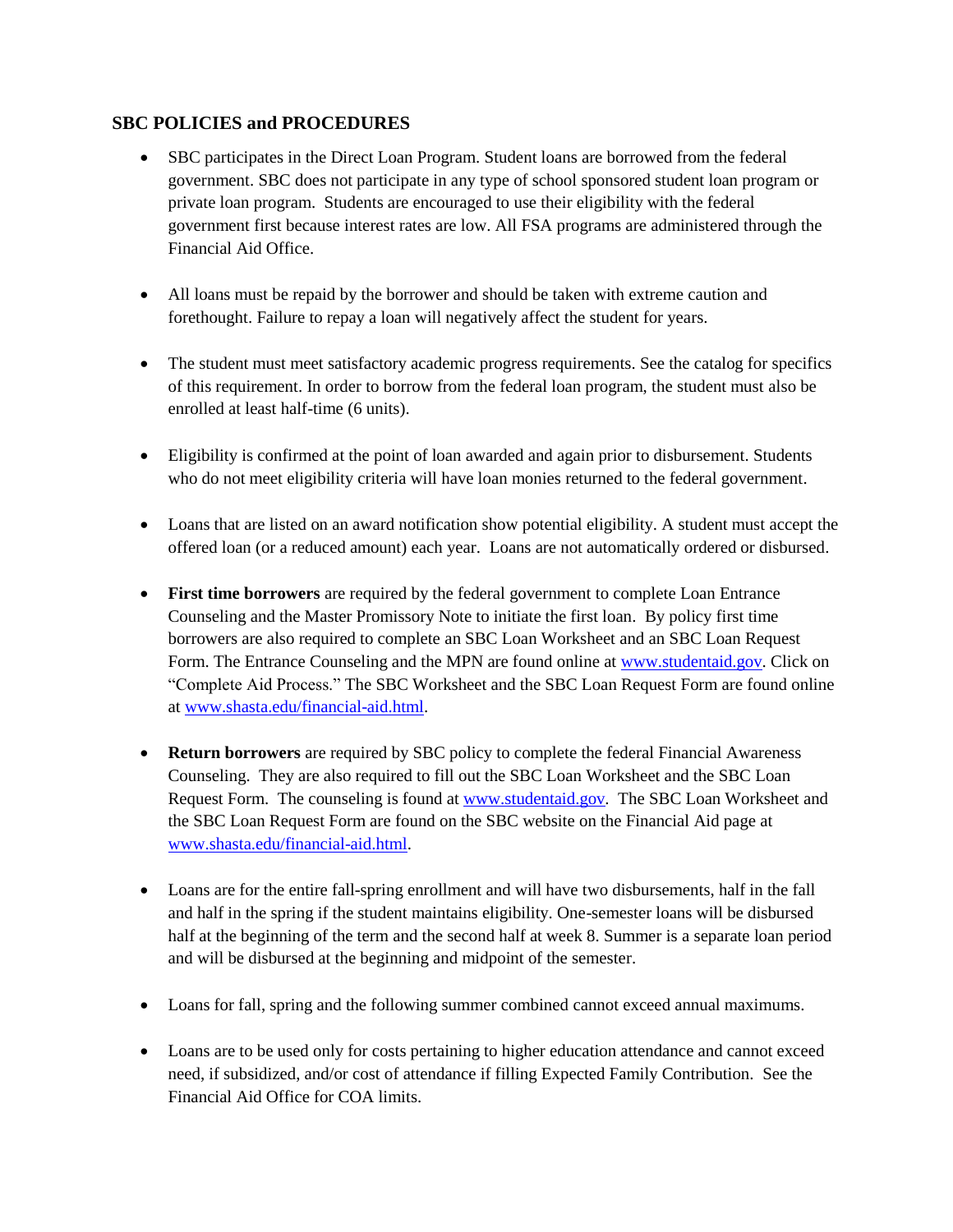- Students cannot be in default on a federal student loan or must have made satisfactory arrangements to repay a defaulted loan.
- Students cannot receive a student loan or other aid if they owe money back on a federal student grant and have not made satisfactory arrangements to repay any such overpayment.
- Students cannot have borrowed in excess of the loan limits under Title IV programs at any institution. Students cannot request/receive loans from another school for the same or an overlapping loan period if total borrowed exceeds annual or lifetime maximums.
- Loans are credited to student accounts at SBC. **After school costs are covered, excess amounts will be returned to the student to be used for other educational costs.** The Business Office will notify the student when checks are available to be picked up. **The federal government allows the Business Office fourteen administrative days to return credit balances.**
- Loan disbursements for students not attending classes in at least six credits or not meeting satisfactory progress requirements will be returned to the lender.
- Aid cannot be disbursed until student shows at least six credits for the term has reached census date (Monday of the third week).
- If a student withdraws from school, he may be required to return a portion of the loan and other financial aid. The Financial Aid Director will work with the student on the R2T4 forms. There is a \$50 fee for submitting this form.
- Additional information regarding loans and access to the Master Promissory Note and loan counseling can be found at [www.studentaid.gov.](http://www.studentaid.gov/)

# **LOAN APPROVAL POLICY**

Under federal regulations 34 CFR 685.301(a)(8), SBC has the right on a case-by-case basis to deny or revise the size of a loan through the use of professional judgement. The SBC Financial Aid Committee will deny loans after consideration on a case-by-case base for the following:

- To deny loans for a student entering a new program who has insufficient loan eligibility remaining to complete the new program of study.
- To deny loans to students with existing student loan debt that approaches or exceeds undergraduate limits.
- To deny a loan to any student with a previous default who has existing student loan debt from all sources equal to or greater than half the maximum aggregate limit in either subsidized or unsubsidized loans for the student's status as a dependent or independent student.
- To deny PLUS loans for parents with combined subsidized, unsubsidized and PLUS loan debt exceeding subsidized and unsubsidized loan limits.
- Other circumstances that strongly indicate an unwillingness to repay or abuse of loan programs.